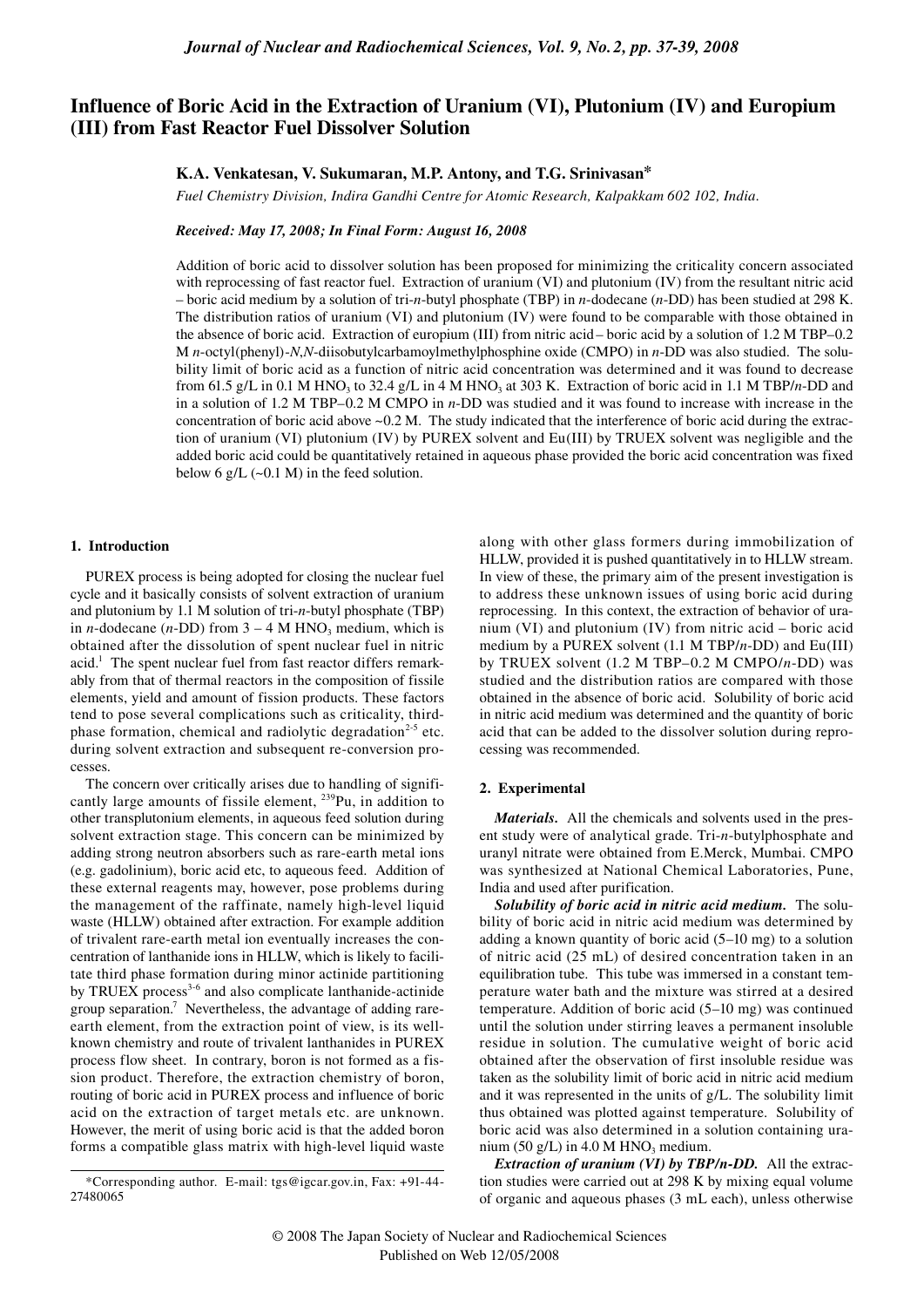**TABLE 1: Distribution ratios of uranium (VI) in TBP/***n***-DD at various nitric acid concentrations in the presence and absence of 0.1 M H3BO3 at 298 K**

|                       | TBP concentration in $n$ -DD |                          |                         |                          |                         |                          |  |  |
|-----------------------|------------------------------|--------------------------|-------------------------|--------------------------|-------------------------|--------------------------|--|--|
| [HNO <sub>3</sub> ]/M | 0.2 <sub>M</sub>             |                          | 0.5 <sub>M</sub>        |                          | 1.1 <sub>M</sub>        |                          |  |  |
|                       | Absence of<br>$H_3BO_3$      | Presence of<br>$H_3BO_3$ | Absence of<br>$H_3BO_3$ | Presence of<br>$H_3BO_3$ | Absence of<br>$H_3BO_3$ | Presence of<br>$H_3BO_3$ |  |  |
| 0.1                   | 0.08                         | 0.04                     | 0.19                    | 0.11                     | 0.46                    | 0.30                     |  |  |
|                       | 0.79                         | 0.99                     | 2.67                    | 2.88                     | 7.28                    | 6.60                     |  |  |
| ↑                     | 2.04                         | 1.95                     | 6.49                    | 6.21                     | 14.55                   | 14.05                    |  |  |
|                       | 3.62                         | 3.98                     | 11.30                   | 12.76                    | 21.80                   | 21.30                    |  |  |
| 4                     | 4.75                         | 4.69                     | 13.47                   | 13.76                    | 29.20                   | 29.07                    |  |  |
|                       | 4.81                         | 5.00                     | 15.56                   | 16.30                    | 30.91                   | 33.20                    |  |  |

**TABLE 2: Comparison of distribution ratios of uranium (VI) at various nitric acid and boric acid concentrations at 298 K**

|                       |                  | $0.2$ M TBP/n-DD | $0.5$ M TBP/n-DD |                  |  |
|-----------------------|------------------|------------------|------------------|------------------|--|
| [HNO <sub>3</sub> ]/M | 0.1 <sub>M</sub> | 0.5 <sub>M</sub> | 0.1 <sub>M</sub> | 0.5 <sub>M</sub> |  |
|                       | $H_3BO_3$        | $H_3BO_3$        | $H_3BO_3$        | $H_3BO_3$        |  |
| 0.1                   | 0.04             | 0.01             | 0.11             | 0.11             |  |
|                       | 0.99             | 0.91             | 2.88             | 2.94             |  |
| $\mathfrak{D}$        | 1.95             | 2.2              | 6.21             | 6.43             |  |
| 3                     | 3.98             | 4.15             | 12.76            | 11.23            |  |

mentioned, in a 20 mL capacity test tube. These tubes were clamped in test tube rotator that provides an upside down rotation of tubes at a speed of 50 rpm. Pre-equilibration of organic phase was carried out with desired concentration of nitric acid as well as with boric acid – nitric acid solution. Extraction of uranium (VI) at various nitric acid concentrations (0.1 M to 5.0 M) was studied by mixing organic phase containing TBP solution in *n*-DD (varied, 0.2 M to 1.1 M) with aqueous phase containing desired concentration of nitric acid, boric acid (varied, 0.1 M to 0.5 M), and uranyl nitrate  $(4.2 \times 10^{-4}$  M) spiked with <sup>233</sup>U tracer in a glass tube. After two hours of equilibration, the distribution ratio (*D*) of uranium was determined from the radioactivity measurement of <sup>233</sup>U present in organic and aqueous phase and by using eq 1.

$$
D = \frac{\left[233 \text{U}\right]_{\text{org}}}{\left[233 \text{U}\right]_{\text{aq}}} \tag{1}
$$

A similar experiment was carried out for the extraction of  $^{239}Pu(IV)$  and  $^{(152+154)}Eu(III)$  by using PUREX and TRUEX solvent respectively and the distribution ratios were determined.

*Extraction isotherm of boric acid.* The extraction of boric acid by 1.1 M TBP/*n*-DD was studied by equilibrating 3 mL of organic phase with 3 mL of aqueous phase containing various concentrations of boric acid. The amount of boric acid remaining in aqueous and organic phases was determined by alkalimetric titration of boric acid in the presence of mannitol. A similar experiment was carried out using TRUEX solvent.

# **3. Results and Discussion**

*Extraction studies.* The distribution ratios for the extraction of uranium (VI) from nitric acid medium by a solution of TBP in *n*-DD are tabulated in Table 1, and the values are compared with those obtained in the presence of  $0.1 \text{ M H}_3\text{BO}_3$  in the feed solution. It is observed that the distribution ratios of uranium in the presence and absence of boric acid are similar and they are within the limits of acceptable variations/trend. Increasing the concentration of boric acid to 0.5 M in the feed also does not alter the distribution ratios to any significant

**TABLE 3: Distribution ratios of plutonium (IV) in 1.1 M TBP/***n***-DD and Eu(III) in 1.2 M TBP-0.2 M CMPO/***n***-DD at various nitric acid concentrations in the presence and absence of 0.1 M H<sub>3</sub>BO<sub>3</sub> at 298 K** 

| [HNO <sub>3</sub> ]/M | $^{239}Pu(IV)$ in | $1.1$ M TBP/n-DD                              | $^{(152+154)}Eu(III)$<br>1.2 M TBP-0.2 M<br>$CMPO/n-DD$ |           |  |
|-----------------------|-------------------|-----------------------------------------------|---------------------------------------------------------|-----------|--|
|                       |                   | Absence of Presence of Absence of Presence of |                                                         |           |  |
|                       | $H_3BO_3$         | $H_3BO_3$                                     | $H_3BO_3$                                               | $H_3BO_3$ |  |
| 0.1                   |                   |                                               | 0.51                                                    | 0.11      |  |
| 0.5                   | 0.96              | 0.91                                          |                                                         |           |  |
|                       | 2.23              | 2.21                                          | 9.58                                                    | 8.95      |  |
| 2                     | 5.55              | 5.67                                          | 14.0                                                    | 12.6      |  |
| 3                     | 9.25              | 9.91                                          | 14.6                                                    | 13.2      |  |
| 4                     | 11.4              | 12.0                                          | 15.2                                                    | 13.2      |  |
| 5                     | 15.9              | 15.1                                          | 14.8                                                    | 14.5      |  |

extent as shown in Table 2. The boric acid of concentration 0.5  $M$  (~31 g/L) was not completely soluble in 4 M HNO<sub>3</sub> at 298 K. Therefore the distribution ratio of uranium from  $4 \text{ M HNO}_3$ medium containing  $0.5 \text{ M H}_3\text{BO}_3$  could not be generated. The study indicates that the influence of boric acid in the extraction of uranium (VI) by TBP/*n*-DD is negligible.

The distribution ratios for the extraction of  $^{239}Pu(IV)$  in 1.1 M TBP/*n*-DD and (152+154)Eu(III) in 1.2 M TBP–0.2 M CMPO/  $n$ -DD from HNO<sub>3</sub>-0.1 M H<sub>3</sub>BO<sub>3</sub> medium are shown in Table 3. It is observed that the distribution ratios of plutonium in the presence and absence of boric acid are similar. However, a marginal decrease in the distribution ratio is observed for the extraction of europium (III) by TRUEX solvent.

*Solubility of boric acid in nitric acid medium.* Solubility of boric acid in nitric acid medium is required for assessing the quantity of boric acid that can be added to the dissolver solution for minimizing the criticality concern. The solubility limit profiles of boric acid in various concentrations of nitric acid at different temperatures are shown in Figure 1. It is seen that the solubility limit of boric acid decreases with increase in the concentration of nitric acid due to common ion effect (eq 2), and the solubility increases linearly with increase of temperature.

B(OH)<sub>3</sub> + H<sub>2</sub>O 
$$
\rightleftarrows
$$
 B(OH)<sub>4</sub><sup>-</sup> + H<sup>+</sup>,  
(pK<sub>4</sub> = 9.05 at 298 K, I = 0.1 M with NaCl) (2)

The solubility limit of boric acid in  $3 M HNO<sub>3</sub>$  at  $303 K$  is  $34.8$ g/L and it increases to 58.2 g/L at 318 K. At a constant temperature of 303 K, the solubility limit of 61.5 g/L in 0.1 M HNO<sub>3</sub> decreases to 32.4 g/L at 4 M HNO<sub>3</sub>. The solubility of boric acid in a solution of 50 g/L uranium in  $4.0 M HNO<sub>3</sub>$  at 303 K is in different from the value of ~32 g/L observed in the absence of uranyl nitrate.

*Extraction of boric acid.* The extraction isotherm of boric acid by PUREX and TRUEX solvent is shown in Figure 2. It is observed that extraction of boric acid by 1.1 M TBP/*n*-DD is